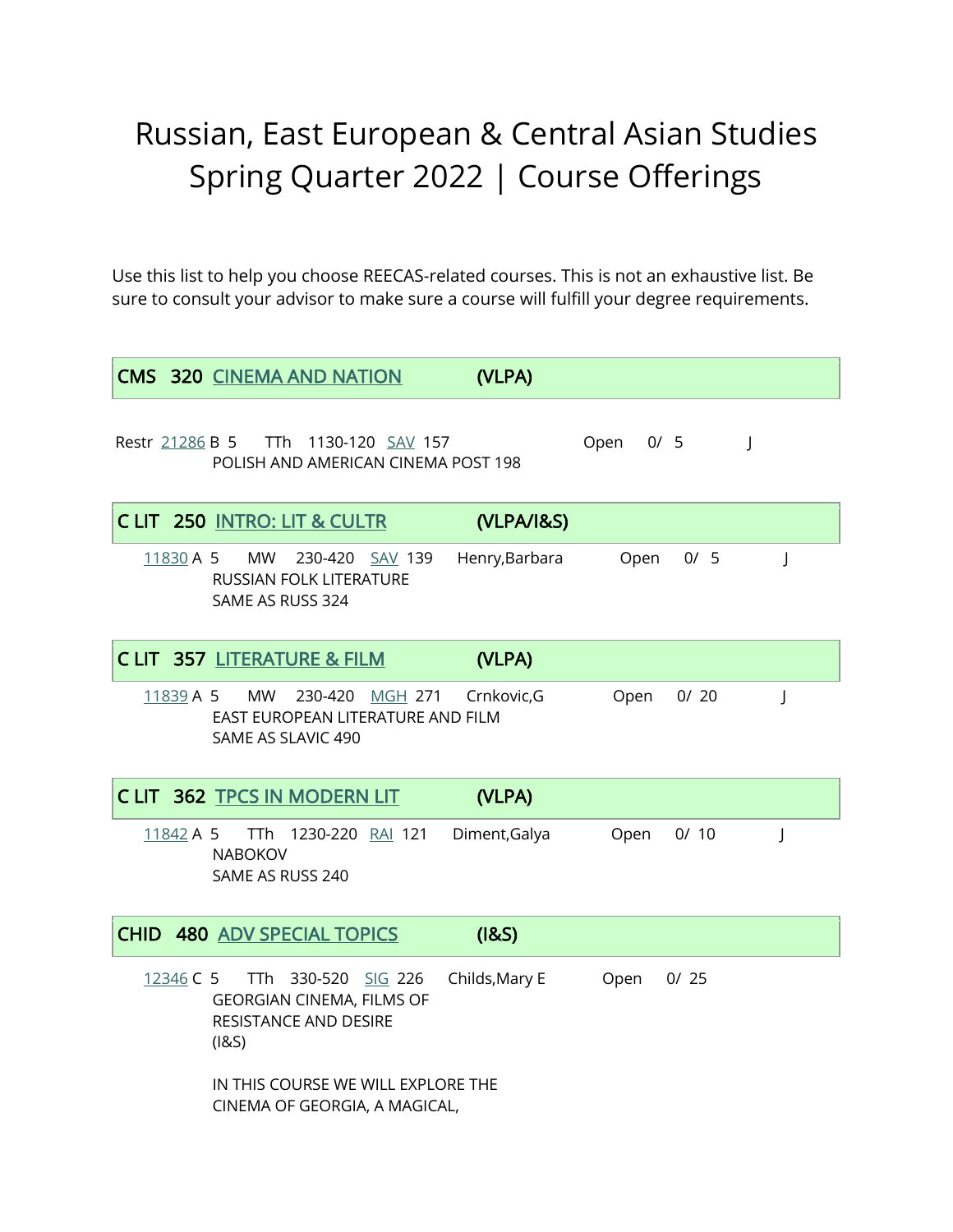MYSTERIOUS, AND COMPLEX COUNTRY. SITUATED AT THE CROSSROADS OF EAST AND WEST, GEORGIAN CINEMA OFFERS DIRECTORS WHO BELONG TO FAMILY CLANS, YET ALSO EMBRACE INNOVATIVE,

 WESTERN LOOKING TRENDS, THOSE WHO CHAFED AT STALIN AS A FELLOW GEORGIAN, CREATING AN AVANT-GARDE, CRITICAL CINEMA WITHIN THE SOVIET UNION, NEW, YOUNG DIRECTORS GRAPPLING WITH CURRENT SOCIAL TURMOIL.

|                                                                                                                                                                                                                                                                                      | <b>HSTCMP 340 THE COLD WAR</b>                        |  | (18S)              |      |      |  |  |  |  |
|--------------------------------------------------------------------------------------------------------------------------------------------------------------------------------------------------------------------------------------------------------------------------------------|-------------------------------------------------------|--|--------------------|------|------|--|--|--|--|
|                                                                                                                                                                                                                                                                                      | 15437 A 5 TTh 1230-220 EGL 001                        |  | Haddad-Fonda, Kyle | Open | 0/40 |  |  |  |  |
| <b>JSIS B 340 THE COLD WAR</b>                                                                                                                                                                                                                                                       |                                                       |  | (18S)              |      |      |  |  |  |  |
|                                                                                                                                                                                                                                                                                      | 16055 A 5 TTh 1230-220 EGL 001 Haddad-Fonda, Kyle     |  |                    | Open | 0/20 |  |  |  |  |
|                                                                                                                                                                                                                                                                                      | <b>HSTEU 444 IMPRL RUS 1700-1900</b>                  |  | (18S)              |      |      |  |  |  |  |
| 15448 A 5                                                                                                                                                                                                                                                                            | MW 230-420 GLD 435<br><b>COURSE WILL BE WITHDRAWN</b> |  | Open               | 0/30 | J    |  |  |  |  |
|                                                                                                                                                                                                                                                                                      | <b>JSIS 484 SPEC TOPICS E ASIA</b>                    |  | (18S)              |      |      |  |  |  |  |
| >15957 D 1-5 MTWTh 930-1020 FTR 032 Amarsanaa, Azjargal<br><sub>B</sub><br>0/20<br>$930-1020$ * *<br>Amarsanaa, Azjargal<br>F.<br><b>TITLE: BEGINNING MONGOLIAN</b><br><b>LANGUAGE III</b><br>***<br>TO REQUEST AN ADD CODE:<br>PLEASE CONTACT ANNETTE BERNIER AT<br>ABERNIER@UW.EDU |                                                       |  |                    |      |      |  |  |  |  |
|                                                                                                                                                                                                                                                                                      | <b>JSIS 489 SPEC TOPICS REECA</b>                     |  | (18S)              |      |      |  |  |  |  |

>15968 A 5 TTh 330-520 SMI 111 0/ 5 THIS COURSE WILL BE WITHDRAWN.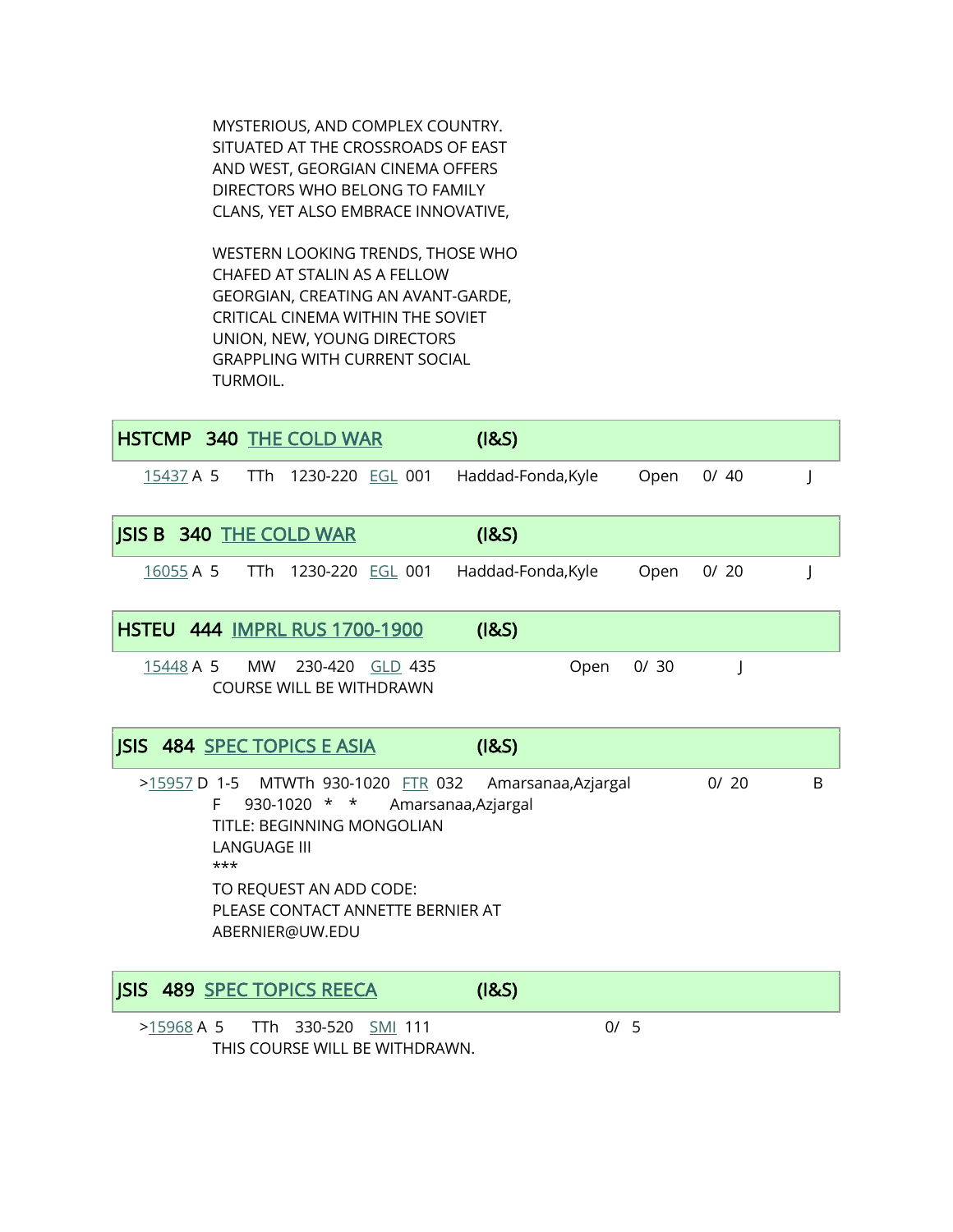| <b>ISIS</b>     | 511 RSRCH DSGN & MTHDS                           |                  |                      |      |      |    |
|-----------------|--------------------------------------------------|------------------|----------------------|------|------|----|
| Restr 15980 A 5 | T<br>230-520                                     | <b>MEB 251</b>   | Radnitz, Scott B.    | Open | 0/25 | R  |
|                 | <b>JSIS A 345 BALTIC CULTURES</b>                |                  | (VLPA/I&S)           |      |      |    |
| 16014 A 5       | TTh                                              | 1230-220 GUG 204 | Smidchens, Guntis    | Open | 0/5  | WJ |
|                 | <b>JSIS A 444 IMPRL RUS 1700-1900</b>            |                  | (18S)                |      |      |    |
| $>16020$ A 5    | MW<br>230-420<br><b>COURSE WILL BE WITHDRAWN</b> | <b>GLD 435</b>   |                      | 0/10 | J    |    |
|                 | <b>JSIS A 468 RUSSIA INTL SEC SYST</b>           |                  | (18S)                |      |      |    |
| 16024 A 5       | 230-420<br>TTh                                   | <u>SMI</u> 407   | Jones, Christopher D | Open | 0/35 | J  |
|                 | <b>JSIS A 568 RUSSIA &amp;INTL SYSTEM</b>        |                  |                      |      |      |    |
| Restr 16033 A 5 | TTh 230-420                                      | <b>SMI 407</b>   | Jones, Christopher D | Open | 0/5  | J  |
|                 | <b>JEW ST 427 RUSS JEW EXPERIENCE</b>            |                  | (VLPA/I&S,DIV)       |      |      |    |
| 15920 A 5       | 230-420<br><b>TTh</b>                            | <b>SAV 155</b>   | Senderovich, Sasha   | Open | 0/15 | %  |
|                 | <b>RUSS 427 RUSS JEW EXPERIENCE</b>              |                  | (VLPA/I&S,DIV)       |      |      |    |
| 19705 A 5       | TTh<br><b>TAUGHT IN ENGLISH</b>                  | 230-420 SAV 155  | Senderovich, Sasha   | Open | 0/10 | %  |
|                 | POLSH 320 POLISH CULTURE                         |                  | (VLPA/I&S)           |      |      |    |
| 19230 A 5       | TTh 1130-120 SAV 157                             |                  | Open                 | 0/20 | J    |    |
|                 | RUSS 240 VLADIMIR NABOKOV                        |                  | (VLPA)               |      |      |    |
| 19700 A 5       | TTh<br>TAUGHT IN ENGLISH.                        | 1230-220 RAI 121 | Diment, Galya        | Open | 0/30 | J  |